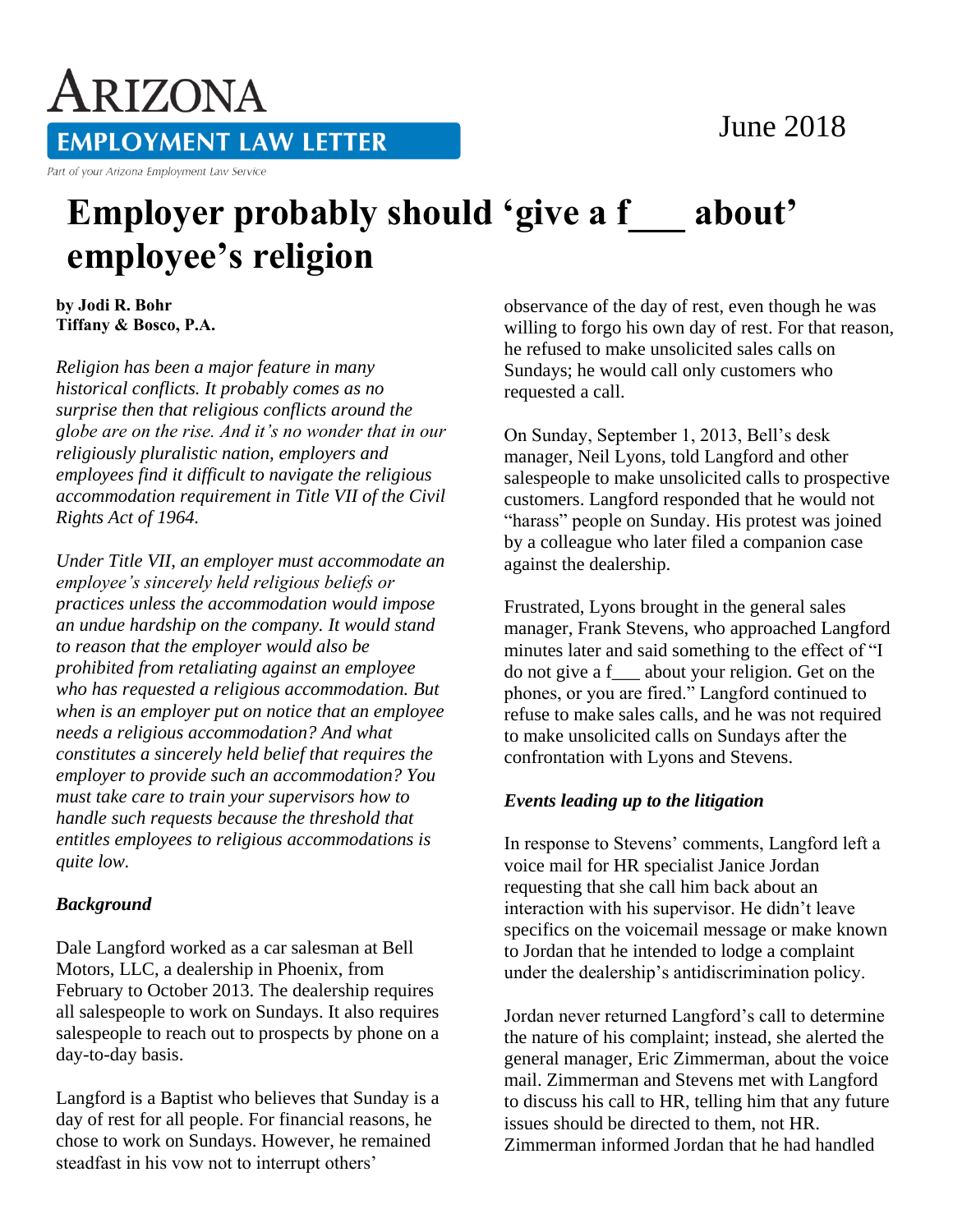the situation, and she never followed up with Langford.

After his meeting with the managers, Langford sought approval of negotiated sales to two prospective customers, but Stevens refused to approve the deals. Two days later, Stevens approved an identical deal for the same customer, but with another salesperson. With regard to the second deal, Stevens refused to honor the advertised sales price, directing Langford instead to quote a price that was approximately \$5,000 higher. In both instances, Langford lost out on commissions. He resigned his position a few days later, on October 1, 2013.

Langford sued the dealership in Arizona federal court under Title VII for discrimination based on its failure to accommodate his religion, a hostile work environment, and constructive discharge. He also brought a Title VII retaliation claim. In addition to general damages, Langford sought punitive damages against the dealership.

For the sake of brevity and because these issues are regularly addressed in *Arizona Employment Law Letter*, this article does not address Langford's hostile work environment, constructive discharge, and retaliation claims.

## *Bona fide or insincere religious belief?*

To succeed on his failure-to-accommodate claim, Langford had to show that (1) he has a bona fide religious belief, the practice of which conflicted with his employment, (2) he informed the dealership of his beliefs and the resulting conflict, and (3) the dealership threatened him or subjected him to discriminatory treatment because of his inability to fulfill his job requirements. If he was able to establish those three things, the dealership had to show that it engaged in good-faith efforts to accommodate his religious beliefs.

In asking the court to enter judgment in its favor, the dealership asserted that Langford's refusal to make unsolicited sales calls on Sundays was neither sincere nor religious. The dealership claimed the belief was insincere because he was willing to work on Sundays and make solicited sales calls. That, it argued, was inconsistent with his belief that Sunday is a day of rest.

Langford explained that he would interrupt his own day of rest because of the necessity of earning a living, but he wouldn't interrupt that day for others. The court refused to enter judgment in favor of the dealership, ruling that a bona fide religious belief includes sincerely held religious views about moral or ethical beliefs as to what is right and wrong. A religious practice may be sincerely held by the employee even if it isn't consistently observed.

The dealership also asserted that because Langford couldn't prove that the Baptist faith espouses his belief, it isn't a religious belief. Langford argued that he need not make such a showing, and the court agreed. The court noted that whether a religious group espouses the belief plays no role in determining whether it is a religious belief to the employee.

#### *Request for accommodation by any other name*

Langford conceded that he didn't make a formal request for a religious accommodation, but that didn't doom his claim because an employee need not explicitly ask for an accommodation. Simply informing the dealership of his religious needs in a manner sufficient to allow it to understand the conflict between his religion and its expectations would be enough to place the dealership on notice.

Based on the evidence presented, the court concluded that the dealership was properly notified. Langford told his supervisors that he didn't want to harass people with unsolicited sales calls on Sunday. The general sales manager demonstrated that he understood the conflict was religion-based when he responded in a manner expressing how little he cared about Langford's religious beliefs.

## *A closer look at punitive damages*

Under Title VII, Langford may recover punitive damages if he demonstrates that the dealership engaged in a discriminatory practice with malice or reckless indifference to his protected rights. Whether punitive damages are recoverable depends on the dealership's state of mind.

Langford presented evidence that Stevens made disrespectful comments about his religion and engaged in retaliatory behavior sufficient to support the showing of requisite malice or reckless